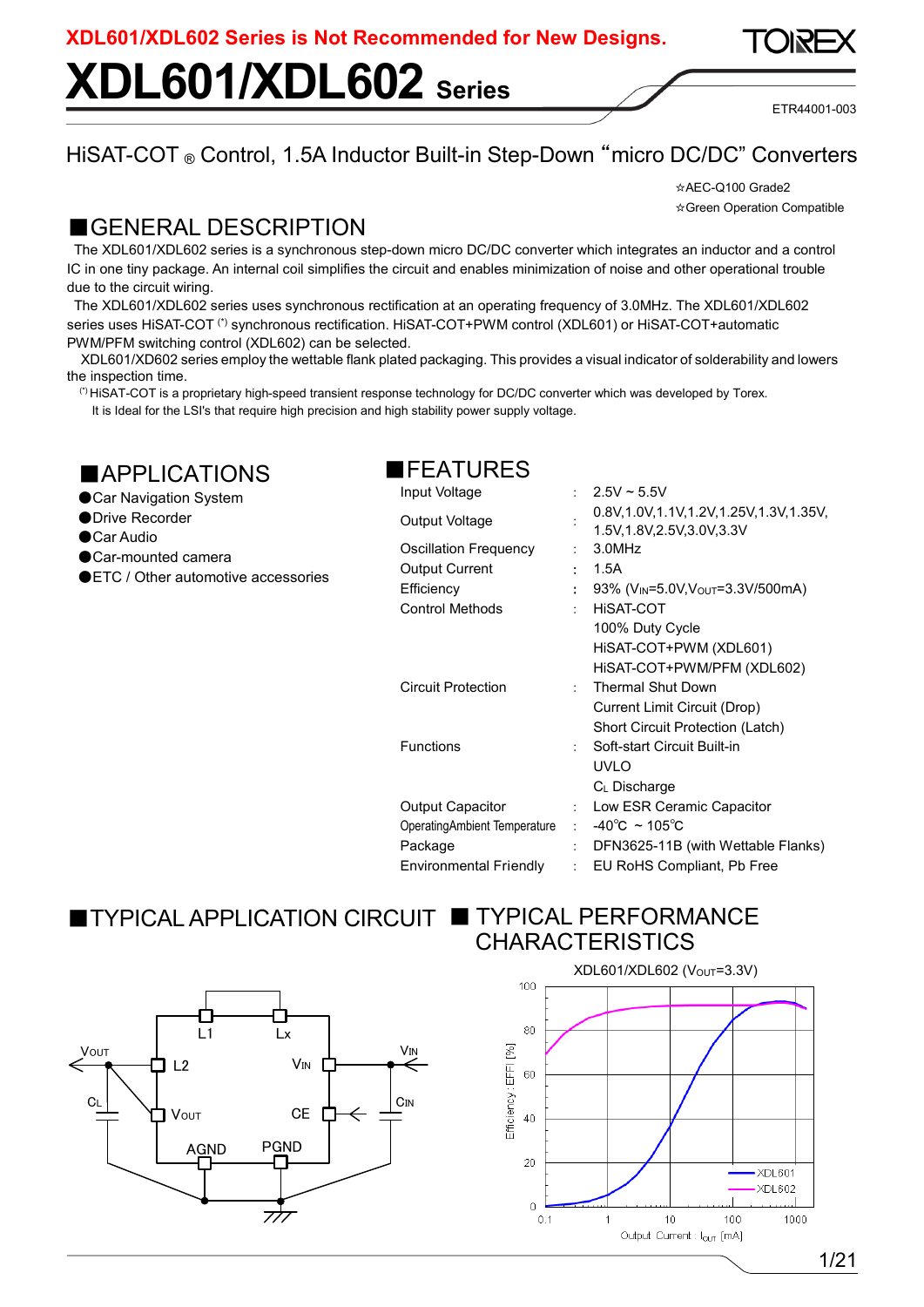### ■BLOCK DIAGRAM

1) XDL601/XDL602 Series Type A



\* The XDL601 offers a fixed PWM control, a Control Logic of PWM/PFM Selector is fixed at "PWM" internally. The XDL602 control scheme is a fixed PWM/PFM automatic switching, a Control Logic of PWM/PFM Selector is fixed at "PWM/PFM automatic switching" internally.

Diodes inside the circuit are an ESD protection diode and a parasitic diode.



#### 2) XDL601/XDL602 Series Type B

\* The XDL601 offers a fixed PWM control, a Control Logic of PWM/PFM Selector is fixed at "PWM" internally. The XDL602 control scheme is a fixed PWM/PFM automatic switching, a Control Logic of PWM/PFM Selector is fixed at "PWM/PFM automatic switching" internally.

Diodes inside the circuit are an ESD protection diode and a parasitic diode.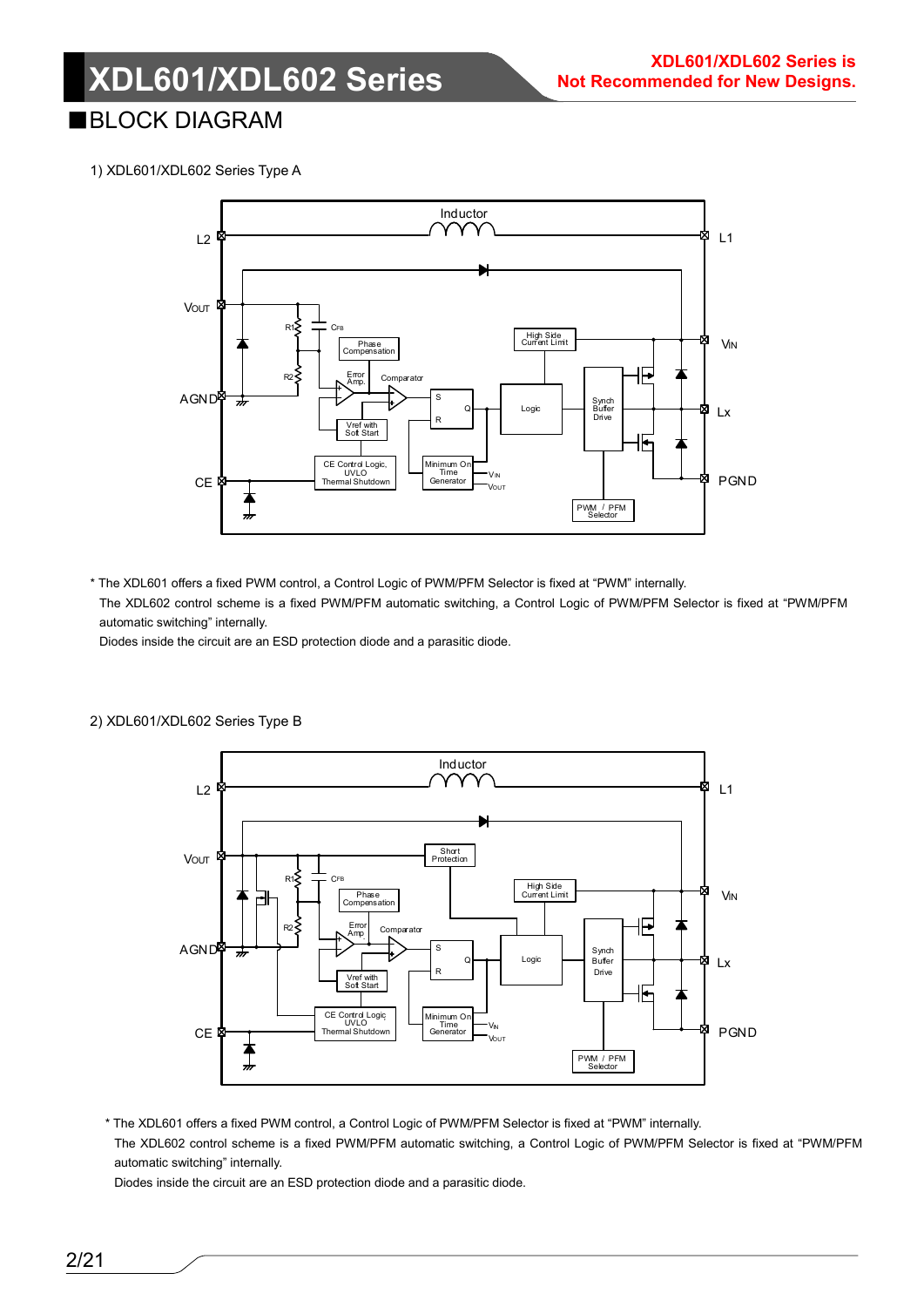### ■PRODUCT CLASSIFICATION

| ● Ordering Information<br>XDL601123456-7<br><b>PWM</b><br>XDL602123456-7<br>PWM/PFM Automatic switching control |                              |                                                          |                                                                                                                                        |  |  |  |  |  |
|-----------------------------------------------------------------------------------------------------------------|------------------------------|----------------------------------------------------------|----------------------------------------------------------------------------------------------------------------------------------------|--|--|--|--|--|
| <b>DESIGNATOR</b><br><b>SYMBOL</b><br><b>DESCRIPTION</b><br><b>ITEM</b>                                         |                              |                                                          |                                                                                                                                        |  |  |  |  |  |
| $\left(1\right)$                                                                                                | Type                         | A<br>B                                                   | Refer to Selection Guide                                                                                                               |  |  |  |  |  |
| (2)3                                                                                                            | <b>Output Voltage</b>        | 08, 10, 11, 12, 1C<br>13, 1D, 15, 18<br>$25,30,33^{(1)}$ | Output Voltage options<br>e.g.)1.2V $\rightarrow$ 2=1, 3=2<br>$1.25V \rightarrow Q=1, Q=C$<br>0.05V Increments:<br>$0.25 = C.0.35 = D$ |  |  |  |  |  |
|                                                                                                                 | <b>Oscillation Frequency</b> | 3                                                        | 3.0MHz                                                                                                                                 |  |  |  |  |  |
| $(5)6-(7)^{(2)}$                                                                                                | Package<br>(Order Unit)      | $82-Q$                                                   | DFN3625-11B (2,000pcs/Reel) <sup>(*3)</sup>                                                                                            |  |  |  |  |  |

(\*1) Contact Torex sales representatives for other voltages. Product selections from 0.8V to 3.6V are available. (\*2) The "-Q" suffix denotes "AEC-Q100" compliant.

(\*3) "Halogen and Antimony free" as well as being fully EU RoHS compliant. The products are shipped in a moisture-proof packing.

●Selection Guide

| <b>TYPE</b> | OUTPUT<br><b>VOLTAGE</b> | C <sub>I</sub> AUTO-<br><b>DISCHARGE</b> | <b>LATCH</b> or<br><b>SHORT</b><br><b>PROTECTION</b> | <b>UVLO</b> | <b>CHIP</b><br><b>ENABLE</b> | <b>CURRENT</b><br>LIMIT | SOFT-<br><b>START</b> | <b>THFRMAI</b><br><b>SHUTDOWN</b> |
|-------------|--------------------------|------------------------------------------|------------------------------------------------------|-------------|------------------------------|-------------------------|-----------------------|-----------------------------------|
| A           | Fixed                    | No                                       | No                                                   | Yes         | Yes                          | Yes                     | Fixed                 | Yes                               |
| B           | Fixed                    | Yes                                      | Yes                                                  | Yes         | Yes                          | Yes                     | Fixed                 | Yes                               |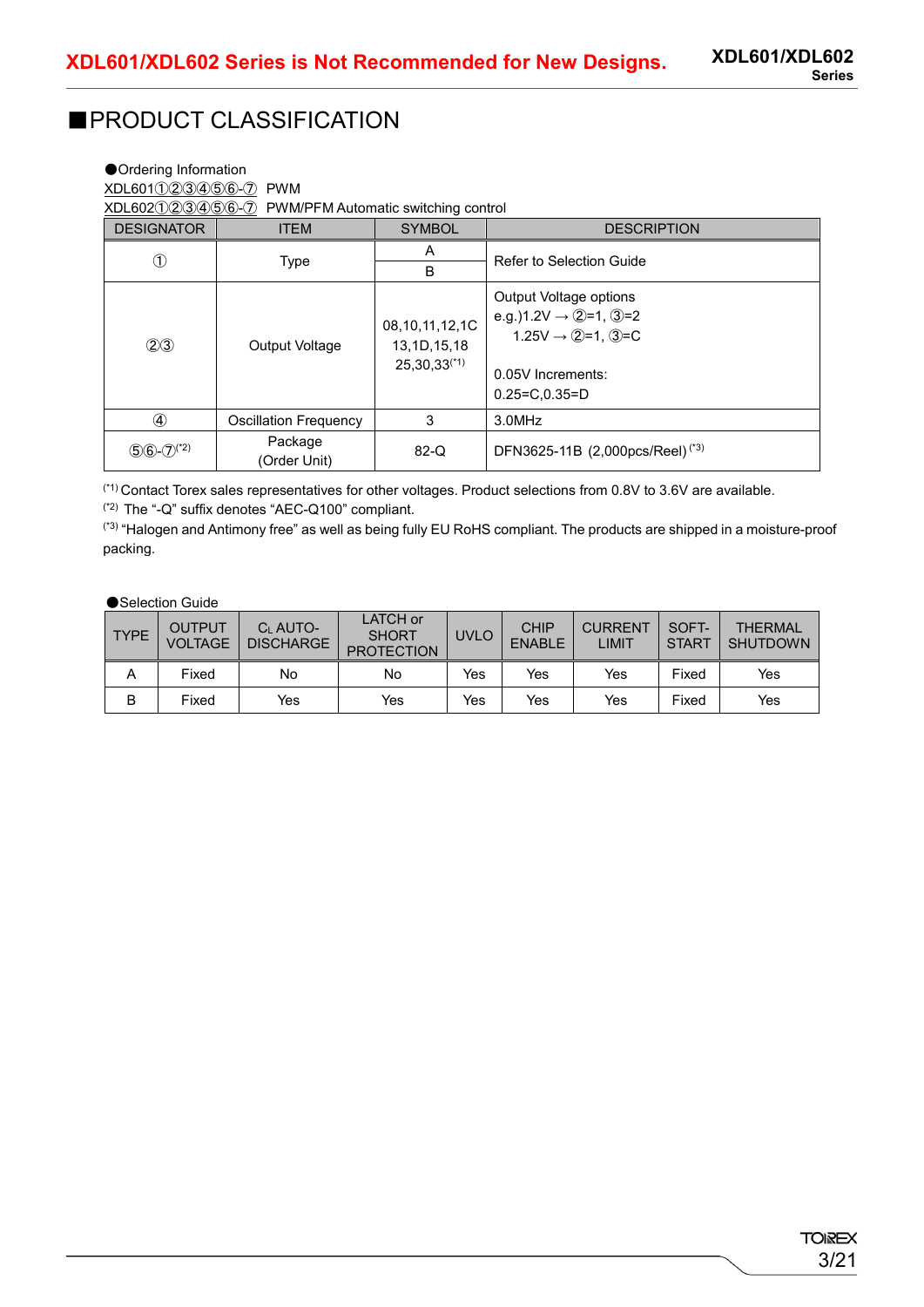### ■PIN CONFIGURATION



\* The dissipation pad, No.9 pin of the DFN3625-11B package, should be soldered in recommended mount pattern and metal masking so as to enhance mounting strength and heat release. The mount pattern for the dissipation pad should be connected to the GND pin (No.4, 5 and 7).

| <b>PIN NUMBER</b> | <b>PIN NAME</b> | <b>FUNCTIONS</b>                |
|-------------------|-----------------|---------------------------------|
|                   | Vın             | Power Input                     |
| 2                 | <b>NC</b>       | No Connection                   |
| 3                 | Lx              | <b>Switching Output</b>         |
| 4                 | <b>PGND</b>     | Power Ground                    |
| 5                 | <b>PGND</b>     | Power Ground                    |
| 6                 | <b>VOUT</b>     | <b>Fixed Output Voltage PIN</b> |
| 7                 | <b>AGND</b>     | Analog Ground                   |
| 8                 | CE.             | Chip Enable                     |
| 9                 | <b>PGND</b>     | Power Ground                    |
| 10,13             | $\overline{1}$  | <b>Inductor Electrodes</b>      |
| 11,12             | 12              | <b>Inductor Electrodes</b>      |

### ■PIN ASSIGNMENT

\* This 2-pin NC terminal is not connected to an IC chip.

### ■FUNCTION TABLE

| <b>PIN NAME</b> | <b>SIGNAL</b> | <b>STATUS</b> |  |
|-----------------|---------------|---------------|--|
| CF              | Low           | Stand-by      |  |
|                 | High          | Active        |  |

\* Please do not leave the CE pin open.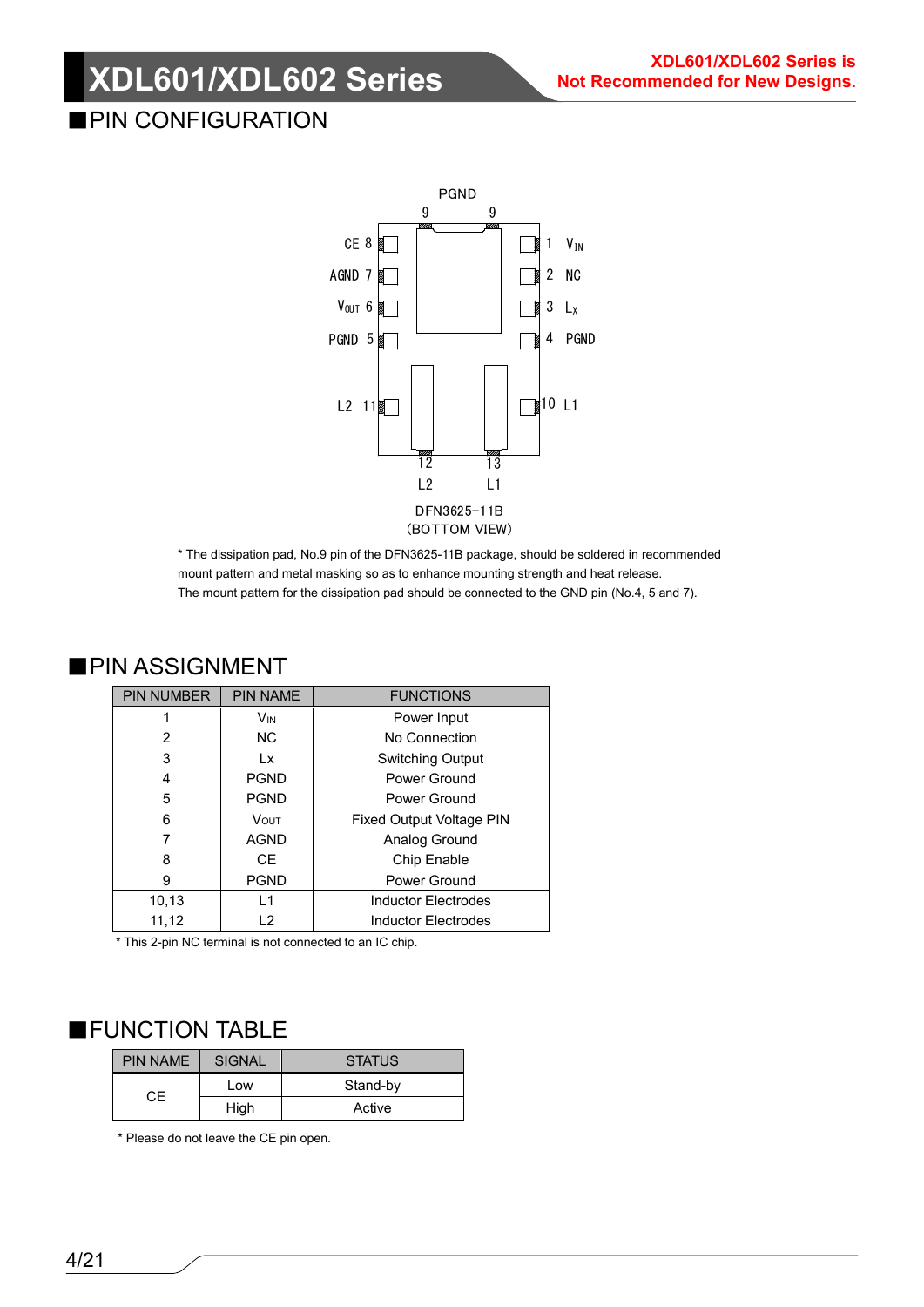### ■ABSOLUTE MAXIMUM RATINGS

| <b>PARAMETER</b>                                     |  | <b>SYMBOL</b>               | <b>RATINGS</b>                                  | <b>UNITS</b> |
|------------------------------------------------------|--|-----------------------------|-------------------------------------------------|--------------|
| V <sub>IN</sub> Pin Voltage                          |  | Vin                         | $-0.3 - 6.2$                                    | V            |
| L <sub>x</sub> Pin Voltage                           |  | $V_{Lx}$                    | $-0.3 \sim V_{IN} + 0.3$ or 6.2 <sup>(*1)</sup> |              |
| V <sub>OUT</sub> Pin Voltage                         |  | $V_{\text{out}}$            | $-0.3 \sim V_{IN} + 0.3$ or 4.0 <sup>(*2)</sup> |              |
| CE Pin Voltage                                       |  | $V_{CE}$                    | $-0.3 - 6.2$                                    |              |
| <b>Power Dissipation</b><br>DFN3625-11B<br>(Ta=25°C) |  | Pd                          | 2100 (JESD51-7 board) (*3)                      | mW           |
| <b>Operating Ambient Temperature</b>                 |  | Topr                        | $-40 \sim 105$                                  | °C           |
| Storage Temperature                                  |  | $\mathsf{T}_{\textsf{stq}}$ | $-55 \sim 125$                                  | °C           |

All voltages are described based on the GND (AGND and PGND) pin.

 $(1)$ <sup>(\*1)</sup> The maximum value should be either  $V_{\text{IN}}+0.3V$  or 6.2V in the lowest voltage

 $(2)$  The maximum value should be either V<sub>IN</sub>+0.3V or 4.0V in the lowest voltage

(\*3) The power dissipation figure shown is PCB mounted and is for reference only.

Please refer to PACKAGING INFORMATION for the mounting condition.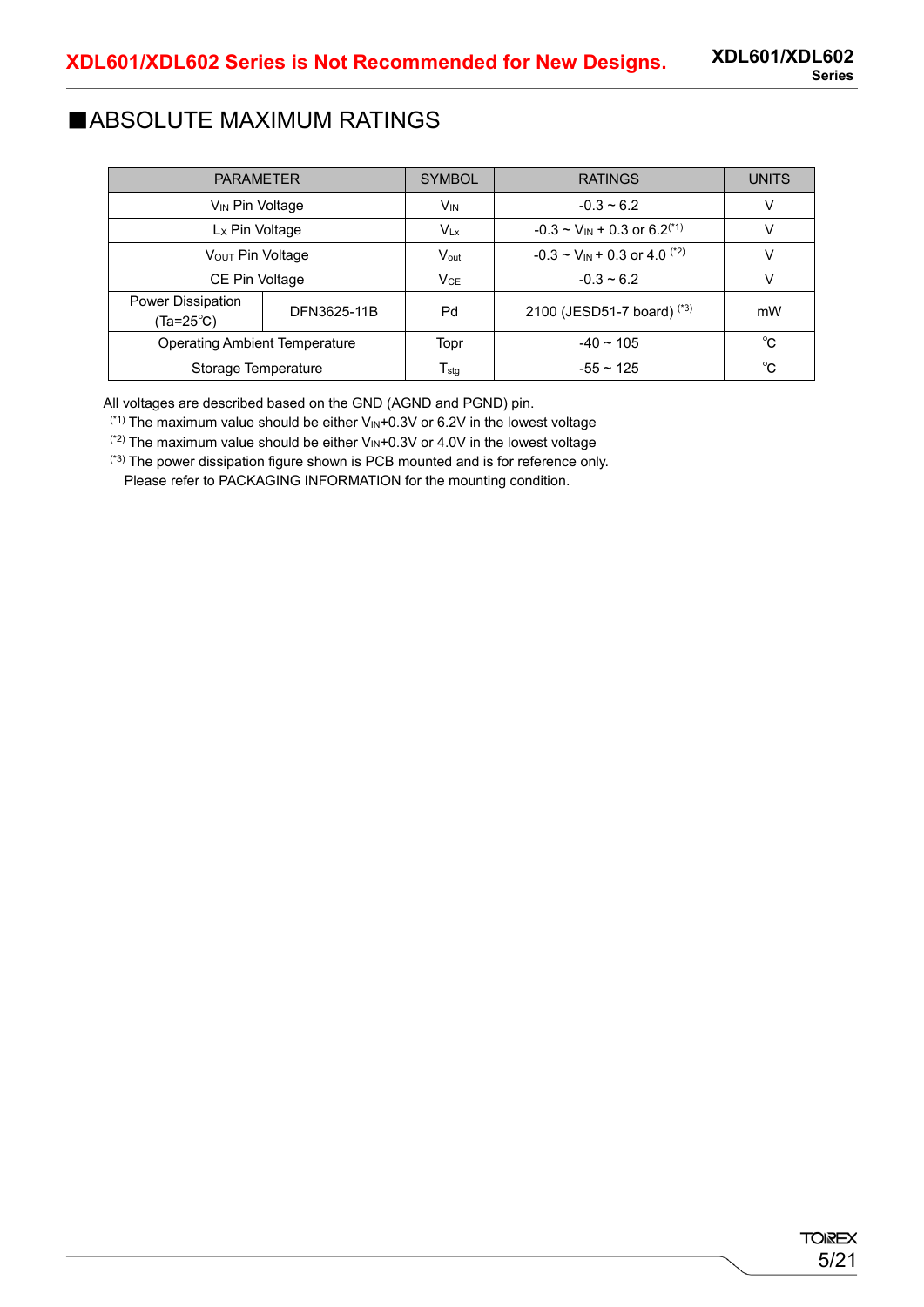### ■ELECTRICAL CHARACTERISTICS

| $\bullet$ XDL601/XDL602                               |                         |                                                                                                                                                   |                                        |             |                |                          |               | Ta= $25^{\circ}$ C |
|-------------------------------------------------------|-------------------------|---------------------------------------------------------------------------------------------------------------------------------------------------|----------------------------------------|-------------|----------------|--------------------------|---------------|--------------------|
| <b>PARAMETER</b>                                      | <b>SYMBOL</b>           | <b>CONDITIONS</b>                                                                                                                                 |                                        | MIN.        | TYP.           | MAX.                     | <b>UNITS</b>  | <b>CIRCUIT</b>     |
|                                                       |                         | When connected to external components,                                                                                                            |                                        |             | $E-2>$         | $E-3>$                   |               |                    |
| Output Voltage                                        | <b>Vout</b>             | $I_{\text{OUT}} = 30 \text{mA}$                                                                                                                   | -40℃≦Ta≦105℃                           | <e-1></e-1> |                |                          | $\vee$        | $\circled{1}$      |
| Operating Voltage Range                               | $V_{\text{IN}}$         |                                                                                                                                                   | -40℃≦Ta≦105℃                           |             |                | 5.5                      | $\vee$        | $\circled{1}$      |
| Maximum Output Current                                | <b>IOUTMAX</b>          | When connected to external components (*1),<br>$V_{IN} = < C - 1$                                                                                 |                                        | 1500        | L,             | $\blacksquare$           | mA            | $\circled{1}$      |
| UVLO Voltage <sup>(*2)</sup>                          | V <sub>UVLO</sub>       | V <sub>OUT</sub> =0.6V, Voltage which Lx pin<br>holding "L" level (*6)                                                                            | -40℃≦Ta≦105℃                           | 1.35        | 2.00           | 2.68                     | $\vee$        | $\circled{3}$      |
| Quiescent Current                                     |                         |                                                                                                                                                   |                                        |             | 25.0           | 40.0                     |               | $\circled{2}$      |
| (XDL602)                                              | lq                      | $V_{\text{OUT}} = V_{\text{OUT(T)}} \times 1.1$                                                                                                   | -40℃≦Ta≦105℃                           |             |                | 50.0                     | μA            |                    |
| Quiescent Current                                     |                         |                                                                                                                                                   |                                        |             | 400            | 825                      |               | $\circled{2}$      |
| (XDL601)                                              | lq                      | $V_{\text{OUT}} = V_{\text{OUT(T)}} \times 1.1$                                                                                                   | -40℃≦Ta≦105℃                           | $\sim$      |                | 900                      | μA            |                    |
| Stand-by Current                                      | <b>I</b> stb            | $V_{CE} = 0V$                                                                                                                                     |                                        |             | 0.0            | 1.0                      | μA            | $\circled{2}$      |
| Minimum ON time                                       | t <sub>ONmin</sub>      | $V_{IN} = $ , $I_{OUT} = 1mA$                                                                                                                     | When connected to external components, |             |                | $E-7>$                   | ns            | $\circled{1}$      |
| Thermal shutdown                                      | <b>T</b> <sub>rsp</sub> |                                                                                                                                                   |                                        | 150         | $\blacksquare$ | $^{\circ}$ C             | $\circled{1}$ |                    |
| Thermal shutdown hysteresis                           | T <sub>HYS</sub>        |                                                                                                                                                   |                                        | 30          |                | $^{\circ}$ C             | $\circled{1}$ |                    |
| Lx SW "H" ON Resistance                               | $R_{LXH}$               | V <sub>OUT</sub> =0.6V, ILX=100mA (*3)                                                                                                            |                                        | 0.14        | 0.28           | Ω                        | $\circled{4}$ |                    |
| Lx SW "L" ON Resistance (*4)                          | $R_{LXL}$               | $V_{OUT} = V_{OUT(T)} V \times 1.1$ , $I_{LX} = 100$ mA (*3)                                                                                      |                                        | 0.10        | 0.20           | Ω                        | $\circled{4}$ |                    |
| Lx SW "H" Leakage Current                             | $I_{\text{LeakH}}$      | $V_{IN} = 5.5V$ , $V_{CE} = 0V$ , $V_{OUT} = 0V$ , $V_{LX} = 0V$                                                                                  |                                        |             | 0.0            | 1.0                      | μA            | $\circledS$        |
| Lx SW "L" Leakage Current                             | $I_{\text{leakL}}$      | $V_{IN} = 5.5V$ , $V_{CE} = 0V$ , $V_{OUT} = 0V$ , $V_{LX} = 5.5V$                                                                                |                                        |             | 0.0            | 30.0                     | μA            | $\circledS$        |
| Current Limit <sup>(*5)</sup>                         | <b>LIMH</b>             | V <sub>OUT</sub> =0.6V, ILx until Lx pin oscillates                                                                                               |                                        | 2.5         | 3.0            | 4.5                      | A             | $\circledast$      |
| CE "H" Voltage                                        | $V_{CEH}$               | V <sub>OUT</sub> =0.6V, Applied voltage to V <sub>CE</sub> ,<br>Voltage changes Lx to "H" level (*6)                                              | -40℃≦Ta≦105℃                           | 1.4         | ÷,             | 5.5                      | $\vee$        | $\circled{3}$      |
| CE "L" Voltage                                        | $V_{\rm CFL}$           | $V_{OUT}$ =0.6V, Applied voltage to $V_{CE}$ ,<br>Voltage changes Lx to "L" level (*6)                                                            | -40℃≦Ta≦105℃                           | <b>AGND</b> | ÷,             | 0.30                     | $\vee$        | $\circled{3}$      |
| CE "H" Current                                        | $I_{\text{CEH}}$        | $V_{IN} = 5.5V$ , $V_{CE} = 5.5V$ , $V_{OUT} = 0V$                                                                                                |                                        | $-0.1$      |                | 0.1                      | μA            | $\circledS$        |
| CE "L" Current                                        | $I_{\text{CEL}}$        | $V_{IN} = 5.5V$ , $V_{CE} = 0V$ , $V_{OUT} = 0V$                                                                                                  |                                        | $-0.1$      |                | 0.1                      | μA            | $\circledS$        |
| Soft-start Time                                       | $t_{\rm SS}$            | $V_{CE} = 0V \rightarrow 5.0V$ , $V_{OUT} = V_{OUT(T)} \times 0.9$<br>After "H" is fed to CE,<br>the time by when clocks are generated at Lx pin. | 0.10                                   | 0.30        | 0.50           | ms                       | $\circled{3}$ |                    |
| <b>Short Protection Threshold</b><br>Voltage (Type B) | V <sub>SHORT</sub>      | Sweeping Vout,<br>V <sub>OUT</sub> voltage which Lx becomes "L" level <sup>(*6)</sup>                                                             | 0.17                                   | 0.27        | 0.37           | $\vee$                   | $\circled{3}$ |                    |
| C <sub>L</sub> Discharge (Type B)                     | R <sub>DCHG</sub>       | $V_{CE}$ =0V, $V_{OUT}$ =4.0V                                                                                                                     |                                        | 50          | 210            | 300                      | Ω             | $\circledcirc$     |
| Inductance                                            | L                       | Test Freq.=1MHz                                                                                                                                   |                                        |             | 0.5            | $\overline{\phantom{a}}$ | $\mu$ H       |                    |
| <b>Inductor Rated Current</b>                         | $I_{DC}$                | $\Delta T = +40$ deg                                                                                                                              |                                        |             |                | $\overline{a}$           | A             | $\blacksquare$     |

Unless otherwise stated,  $V_{IN}$ =5V,  $V_{CE}$ =5V,  $V_{OUT(T)}$ =Nominal Value, The ambient temperature range (-40℃≦Ta≦105℃) is design Value.

NOTE:

- (\*1) When the difference between the input and the output is small, 100% duty might come up and internal control circuits keep P-ch driver turning on even though the output current is not so large.
- If current is further pulled from this state, output voltage will decrease because of P-ch driver ON resistance.
- (\*2) Including UVLO detect voltage, hysteresis operating voltage range for UVLO release voltage.
- (\*3)  $R_{LXH}$ = ( $V_{IN}$  Lx pin measurement voltage) / 100mA,  $R_{LXL}$ = Lx pin measurement voltage / 100mA

(\*4) Design value for the XDL602 series.

(\*5) Current limit denotes the level of detection at peak of coil current.

(\*6) "H"= $V_{IN}$  ~  $V_{IN}$  - 1.2V, "L"=- 0.1V ~ 0.1V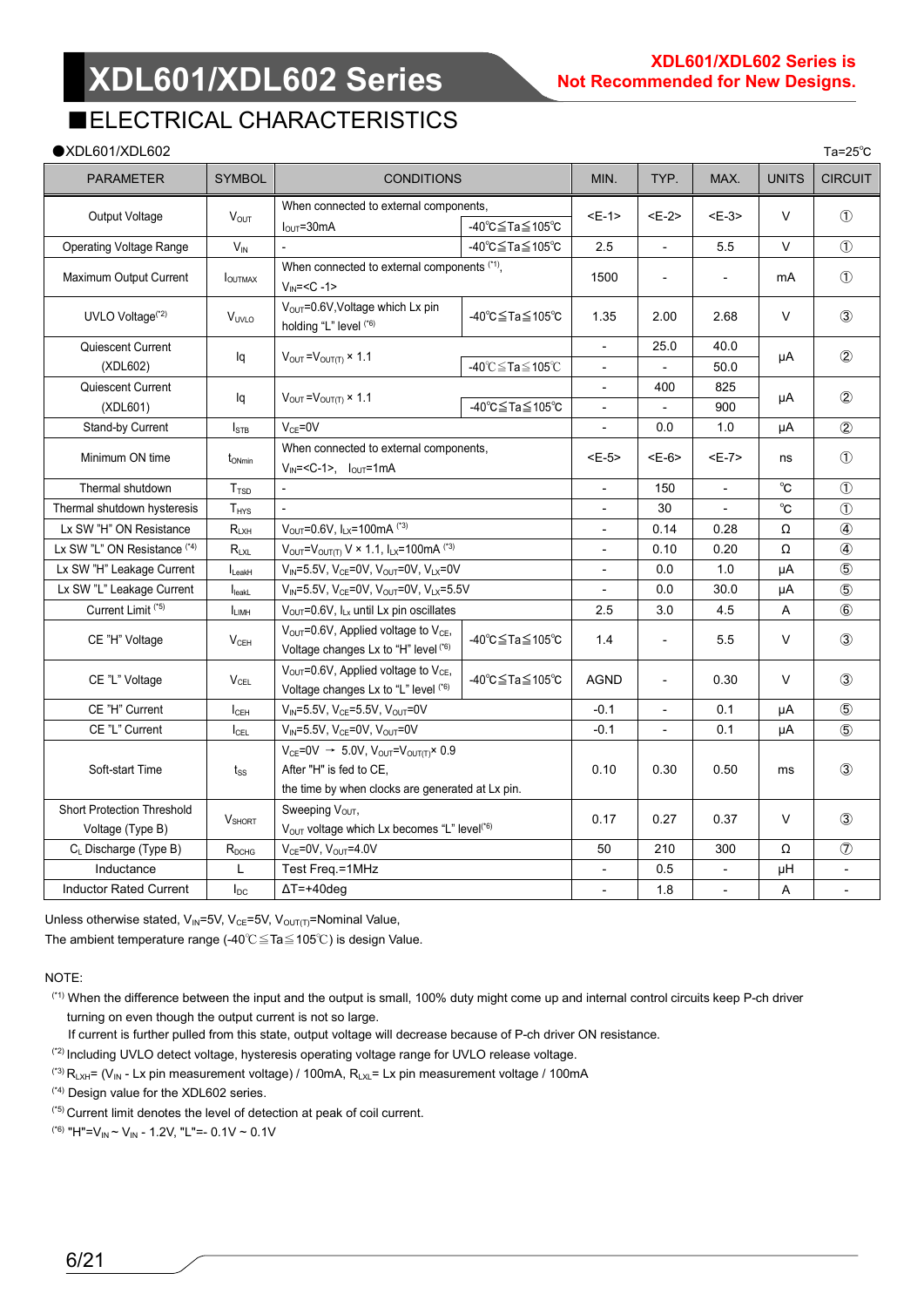## ■ELECTRICAL CHARACTERISTICS

●SPEC Table (Vout, tonmin)

| <b>NOMINAL</b><br><b>OUTPUT</b> |        | Vout<br>(Ta=25℃) |        |       | <b>VOUT</b><br>(-40°C≦Ta≦105°C) |        |                    |       | t <sub>ONmin</sub><br>(Ta=25℃) |         |
|---------------------------------|--------|------------------|--------|-------|---------------------------------|--------|--------------------|-------|--------------------------------|---------|
| <b>VOLTAGE</b>                  | $E-1>$ | $E-2$            | $E-3>$ | $E-1$ | $E-2$                           | $E-3>$ | $<$ C-1 $>$        | $E-5$ | $E-6$                          | $E - 7$ |
| $V$ OUT $(T)$                   | MIN.   | TYP.             | MAX.   | MIN.  | TYP.                            | MAX.   | VIN,<br><b>VCE</b> | MIN.  | TYP.                           | MAX.    |
| 0.80                            | 0.784  | 0.800            | 0.816  | 0.768 | 0.800                           | 0.824  | 2.70               | 71    | 119                            | 166     |
| 1.00                            | 0.980  | 1.000            | 1.020  | 0.960 | 1.000                           | 1.030  | 2.70               | 86    | 123                            | 160     |
| 1.10                            | 1.078  | 1.100            | 1.122  | 1.056 | 1.100                           | 1.133  | 2.70               | 95    | 136                            | 177     |
| 1.20                            | 1.176  | 1.200            | 1.224  | 1.152 | 1.200                           | 1.236  | 2.70               | 104   | 148                            | 193     |
| 1.25                            | 1.225  | 1.250            | 1.275  | 1.200 | 1.250                           | 1.288  | 2.70               | 108   | 154                            | 201     |
| 1.30                            | 1.274  | 1.300            | 1.326  | 1.248 | 1.300                           | 1.339  | 2.70               | 112   | 160                            | 209     |
| 1.35                            | 1.323  | 1.350            | 1.377  | 1.296 | 1.350                           | 1.391  | 2.70               | 117   | 167                            | 217     |
| 1.50                            | 1.470  | 1.500            | 1.530  | 1.440 | 1.500                           | 1.545  | 2.70               | 130   | 185                            | 241     |
| 1.80                            | 1.764  | 1.800            | 1.836  | 1.728 | 1.800                           | 1.854  | 3.00               | 140   | 200                            | 260     |
| 2.50                            | 2.450  | 2.500            | 2.550  | 2.400 | 2.500                           | 2.575  | 4.17               | 140   | 200                            | 260     |
| 3.00                            | 2.940  | 3.000            | 3.060  | 2.880 | 3.000                           | 3.090  | 5.00               | 140   | 200                            | 260     |
| 3.30                            | 3.234  | 3.300            | 3.366  | 3.168 | 3.300                           | 3.399  | 5.50               | 140   | 200                            | 260     |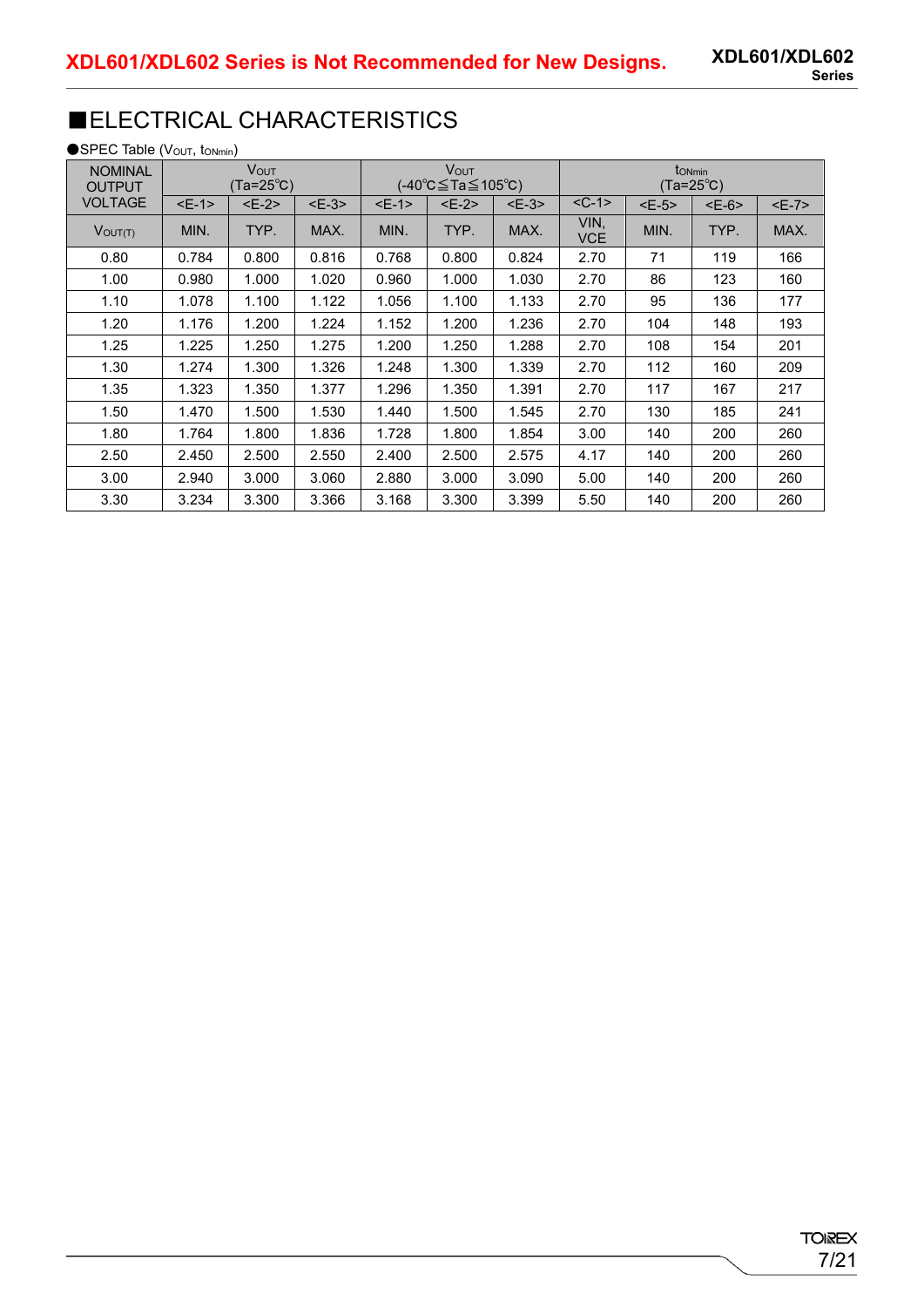## **ITEST CIRCUITS**

 $\langle$  Circuit No $\textcircled{1}\rangle$ 



< Circuit No. ③> < Circuit No. ④>



< Circuit No 5>



< Circuit No $\textcircled{7}$ 







< Circuit No. ⑥>

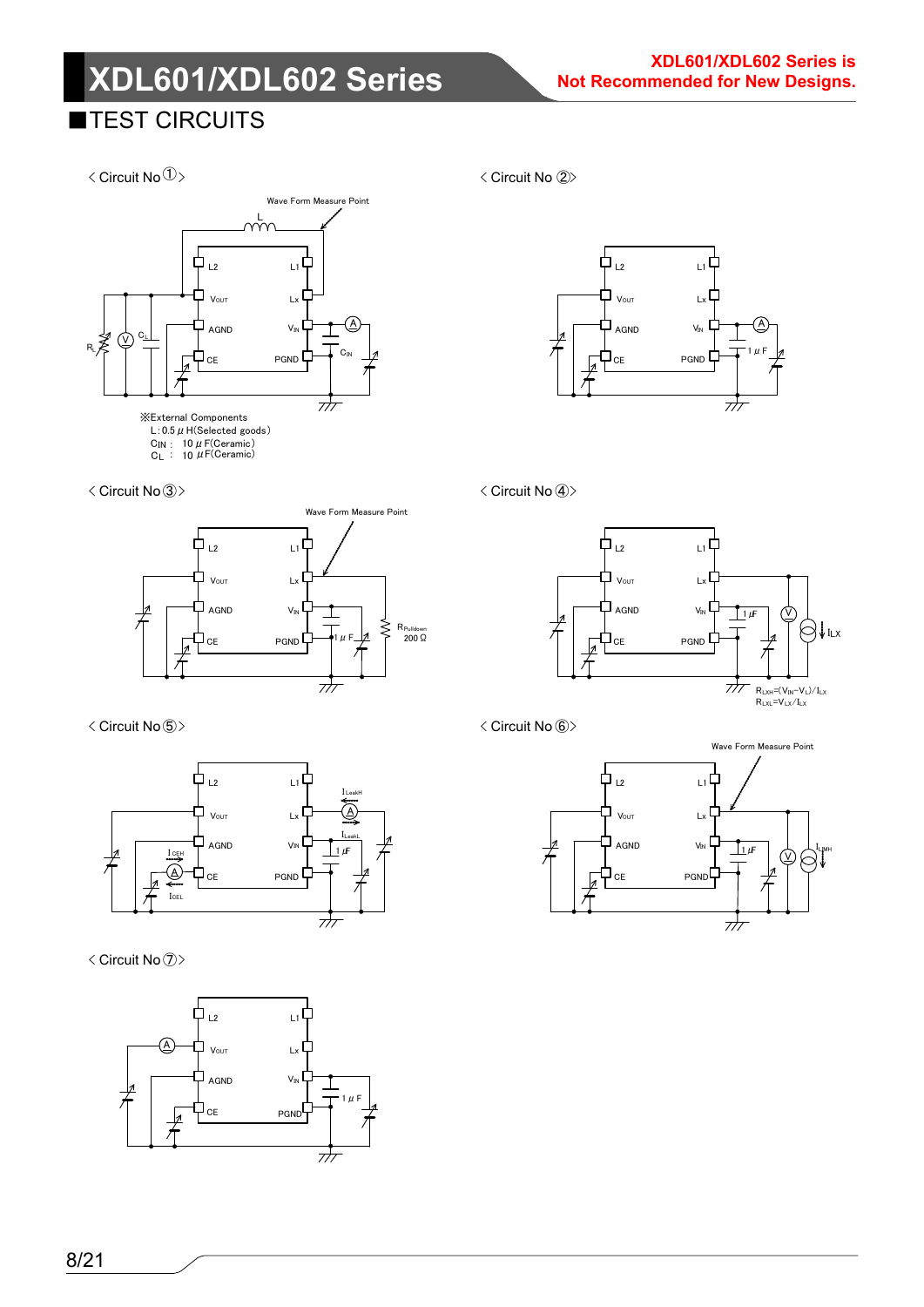### ■TYPICAL CIRCUIT



#### NOTE:

The integrated Inductor can be used only for this DC/DC converter. Please do not use this inductor for other reasons.

|     | VAI UF.  | <b>PRODUCT NUMBER</b>       |
|-----|----------|-----------------------------|
| Cin | 10V/10µF | CGA4J3X7S1A106K125AE (TDK)  |
| Cι  |          | GCM21BR71A106KE22L (murata) |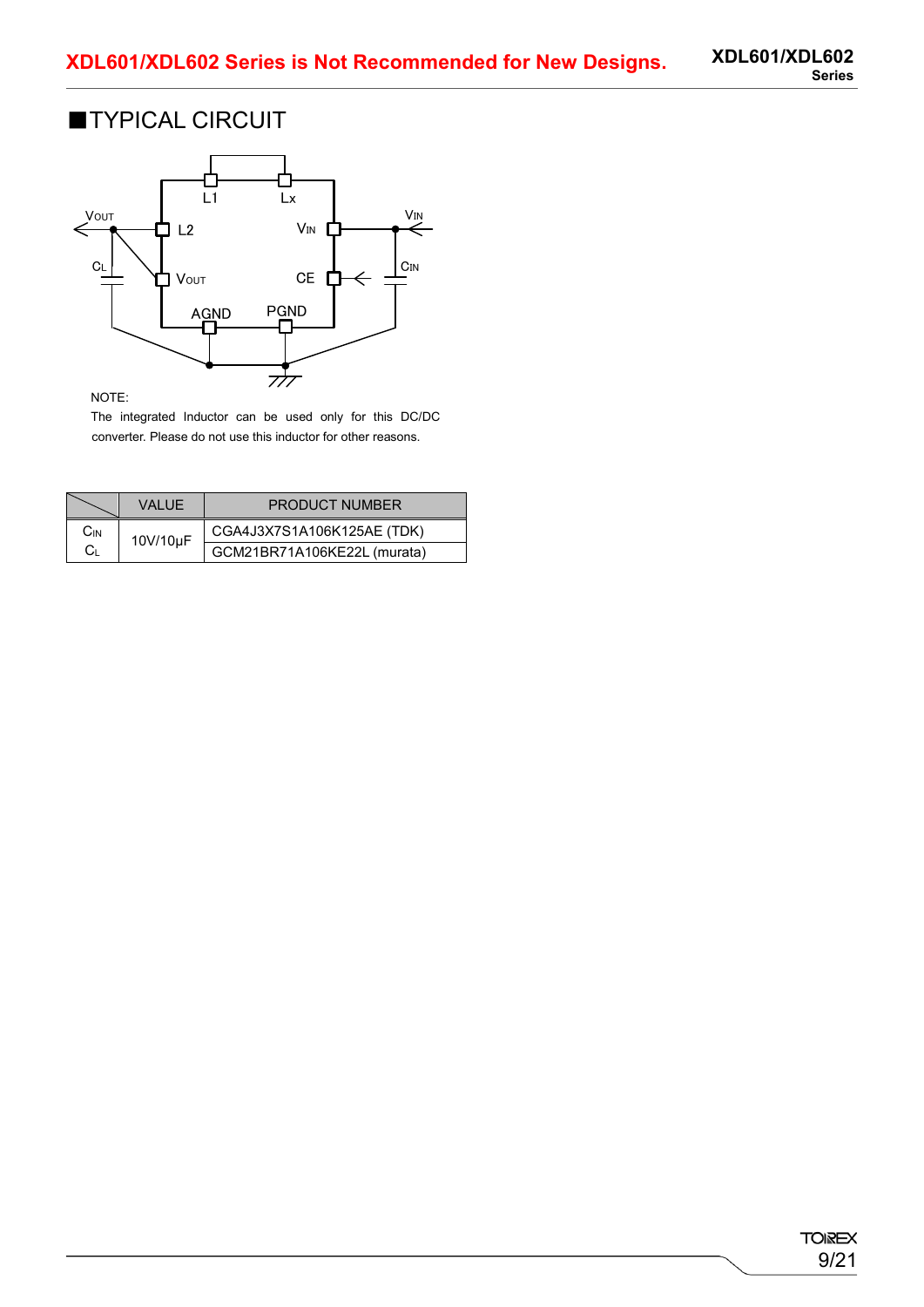### ■OPERATIONAL EXPLANATION

The XDL601/XDL602 series consists of a reference voltage source, error amplifier, comparator, phase compensation, minimum on time generation circuit, output voltage adjustment resistors, P-channel MOS driver transistor, N-channel MOS switching transistor for the synchronous switch, current limiter circuit, UVLO circuit, thermal shutdown circuit, short protection circuit, PWM/PFM selection circuit and others. (See the BLOCK DIAGRAM below.)



BLOCK DIAGRAM (XDL601/602 Series)

The method is HiSAT-COT (High Speed circuit Architecture for Transient with Constant On Time) control, which features on time control method and a fast transient response that also achieves low output voltage ripple.

The on time is determined by the input voltage and output voltage, and turns on the Pch MOS driver Tr. for a fixed time. During the off time, the voltage that is fed back through R1 and R2 is compared to the reference voltage by the error amp, and the error amp output is phase compensated and sent to the comparator. The comparator compares this signal to the reference voltage, and if the signal is lower than the reference voltage, sets the SR latch. On time then resumes. By doing this, PWM operation takes place with the off time controlled to the optimum duty ratio and the output voltage is stabilized. The phase compensation circuit optimizes the frequency characteristics of the error amp, and generates a ramp wave similar to the ripple voltage that occurs in the output to modulate the output signal of the error amp. This enables a stable feedback system to be obtained even when a low ESR capacitor such as a ceramic capacitor is used, and a fast transient response and stabilization of the output voltage are achieved.

#### <Minimum on time generation circuit>

Generates an on time that depends on the input voltage and output voltage. The on time is set as given by the equations below.  $t_{ONmin} = V_{OUT}/V_{IN} \times 333$  ns

### <Switching frequency>

The switching frequency can be obtained from the on time which is determined by the input voltage and output voltage, and the PWM controlled off time as given by the equation below.

$$
f_{\text{OSC}} = (V_{\text{OUT}} / V_{\text{IN}}) \times (1 / t_{\text{ONmin}})
$$

#### <100% duty cycle mode>

When the load current is heavy and the voltage difference between input voltage and output voltage is small, 100% duty cycle mode is activated and it keeps the Pch MOS driver Tr. keep on. 100% duty cycle mode attains a high output voltage stability and a high-speed response under all load conditions, from light to heavy, even in conditions where the dropout voltage is low.

#### <Error amp>

The error amp monitors the output voltage. The voltage divided by the internal R1 and R2 resistors is a feedback voltage for Error Amp. and compared to the reference voltage. The output voltage of the error amp becomes higher when the feedback voltage is higher than the reference voltage. The frequency characteristics of the error amp are optimized internally.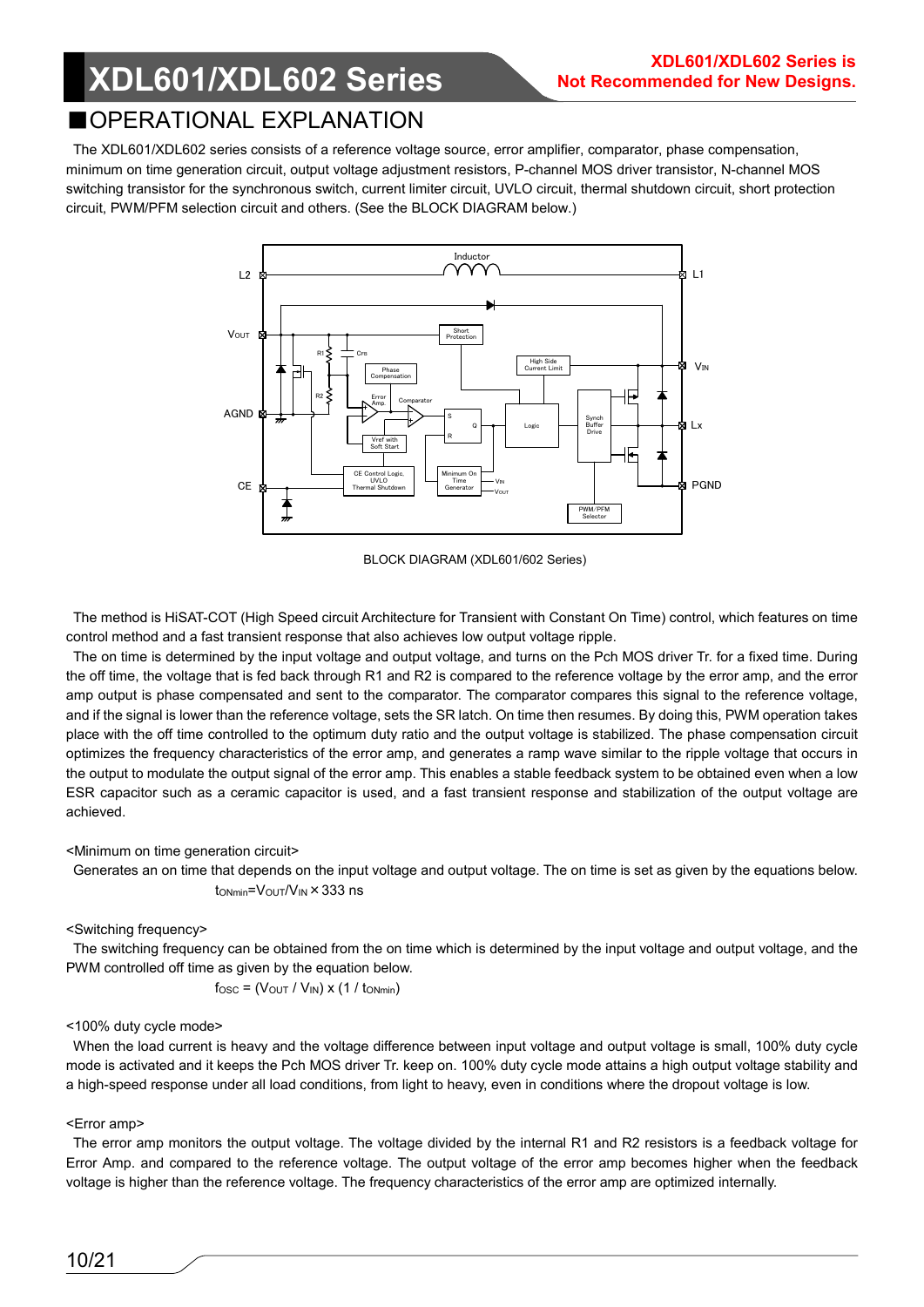### ■OPERATIONAL EXPLANATION (Continued)

<Reference voltage source, soft start function>

The reference voltage forms a reference that is used to stabilize the output voltage of the IC.

After "H" level is fed to CE pin, the reference voltage connected to the error amp increases linearly during the soft start interval. This allows the voltage divided by the internal R1 and R2 resistors and the reference voltage to be controlled in a balanced manner, and the output voltage rises in proportion to the rise in the reference voltage. This operation prevents rush input current and enables the output voltage to rise smoothly.

If the output voltage does not reach the set output voltage within the soft start time, such as when the load is heavy or a large capacity output capacitor is connected, the balancing of the voltage divided by the internal resistors R1 and R2 and the reference voltage is lost, however, the current restriction function activates to prevent an excessive increase of input current, enabling a smooth rise of the output voltage.

#### <PWM/PFM selection circuit>

Regarding XDL601 which has PWM control method, it works with a continuous conduction mode, and operates at a stable switching frequency by means of an on time that is determined by the input voltage and output voltage regardless of the load.

Regarding XDL602 which has PWM/PFM auto switching control method, it works with a discontinuous conduction mode at light loads, and lowers the switching frequency to reduce switching loss and improve efficiency.

#### <CE function>

Operation starts when "H" voltage is input into the CE pin. The IC can be put in the shutdown state by inputting "L" voltage into the CE pin. In the shutdown state, the supply current of the IC is  $0 \mu$  A (TYP.), and the Pch MOS driver Tr. and Nch MOS switch Tr. for synchronous rectification turn off. The CE pin is a CMOS input and the sink current is  $0 \mu$  A.

#### <UVLO Circuit>

When the  $V_{IN}$  voltage becomes 2.00V (TYP.) or lower, the P-ch MOS driver transistor output driver transistor is forced OFF to prevent false pulse output caused by unstable operation of the internal circuitry. When the  $V_{IN}$  pin voltage becomes 2.10V (TYP.) or higher, switching operation takes place. By releasing the UVLO function, the IC performs the soft start function to initiate output startup operation. The UVLO circuit does not cause a complete shutdown of the IC,but causes pulse output to be suspended; therefore, the internal circuitry remains in operation.

#### <Thermal Shutdown>

For protection against heat damage of the ICs, thermal shutdown function monitors chip temperature. The thermal shutdown circuit starts operating and the P-ch MOS driver and N-ch MOS driver transistor will be turned off when the chip's temperature reaches 150℃. When the temperature drops to 120℃ or less after shutting of the current flow, the IC performs the soft-start function to initiate output startup operation.

#### <Short-circuit protection function>

The B type short-circuit protection circuit protects the device that is connected to this product and to the input/output in situations such as when the output is accidentally shorted to GND. The short-circuit protection circuit monitors the output voltage, and when the output voltage falls below the short-circuit protection threshold voltage, it turns off the Pch MOS driver Tr and latches it. Once in the latched state, operation is resumed by turning off the IC from the CE pin and then restarting, or by re-input into the  $V_{\text{IN}}$  pin.

#### <CL High Speed Discharge>

The B type can quickly discharge the electric charge at the output capacitor (CL) when a low signal to the CE pin which enables a whole IC circuit put into OFF state, is inputted via the N-ch MOS switch transistor located between the Vour pin and the GND pin. When the IC is disabled, electric charge at the output capacitor (CL) is quickly discharged so that it may avoid application malfunction.

> $V=V_{\text{OUT(T)}} \times e^{-t/\tau}$ t= τ In (V<sub>OUT(T)</sub> / V) V: Output voltage after discharge VOUT(T): Output voltage t: Discharge time τ: CL×RDCHG CL: Capacitance of Output capacitor  $R_{DCHG}$ :  $C^L$  auto-discharge resistance, but it depends on supply voltage.



R<sub>DCHG</sub> = 210 Ω (TYP) C<sub>L</sub>=10  $\mu$  F

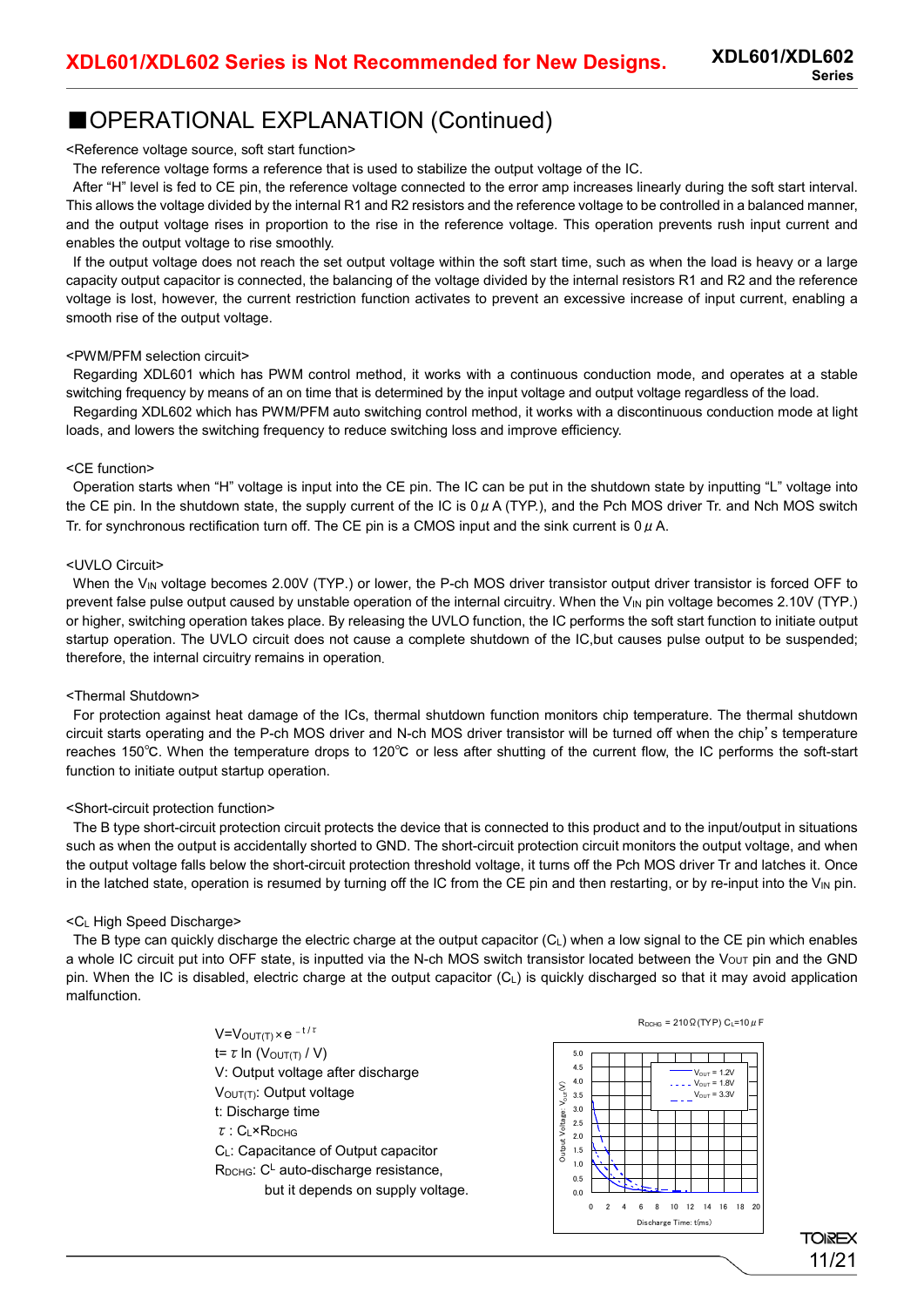### ■OPERATIONAL EXPLANATION (Continued)

#### <Current Limit>

The current limiter circuit of the XDL601/XDL602 series monitors the current flowing through the P-channel MOS driver transistor connected to the Lx pin. When the driver current is greater than a specific level, the current limit function operates to turn off the pulses from the Lx pin at any given timing. When the over current state is eliminated, the IC resumes its normal operation.

### ■NOTE ON USE

- 1. For the phenomenon of temporal and transitional voltage decrease or voltage increase, the IC may be damaged or deteriorated if IC is used beyond the absolute MAX. specifications.
- 2. Spike noise and ripple voltage arise in a switching regulator as with a DC/DC converter. These are greatly influenced by external component selection, such as the coil inductance, capacitance values, and board layout of external components. Once the design has been completed, verification with actual components should be done.
- 3. The DC/DC converter characteristics depend greatly on the externally connected components as well as on the characteristics of this IC, so refer to the specifications and standard circuit examples of each component when carefully considering which components to select. Be especially careful of the capacitor characteristics and use B characteristics (JIS standard) or X7R, X5R (EIA standard) ceramic capacitors.
- 4. Make sure that the PCB GND traces are as thick and wide as possible. The Vss pin or PGND pin and AGND pin fluctuation caused by high ground current at the time of switching may result in instability of the IC. Therefore, the GND traces close to the Vss pin, PGND pin and AGND pin are important.
- 5. Mount external components as close as possible to the IC. Keep the wiring short and thick to lower the wiring impedance.
- 6. A feature of HiSAT-COT control is that it controls the off time in order to control the duty, which varies due to the effects of power loss. In addition, changes in the on time due to 100% duty cycle mode are allowed. For this reason, caution must be exercised as the characteristics of the switching frequency will vary depending on the external component characteristics, board layout, input voltage, output voltage, load current and other parameters.
- 7. Due to propagation delay inside the product, the on time generated by the minimum on time generation circuit is not the same as the on time that is the ratio of the input voltage to the output voltage.
- 8. With regard to the current limiting value, the actual coil current may at times exceed the electrical characteristics due to propagation delay inside the product.
- 9. The CE pin is a CMOS input pin. Do not use with the pin open. If connecting to the input or ground, use the resistor not more than 1MΩ or less. To prevent malfunctioning of the device connected to this product or the input/output due to short circuiting between pins, it is recommended that a resistor be connected.
- 10. In the B type, if the output voltage drops below the short circuit protection threshold voltage at the end of the soft start interval, operation will stop.
- 11. Regarding XDL602 which has PWM/PFM auto switching control method, it works with a discontinuous conduction mode at light loads, and in this case where the voltage difference between input voltage and output voltage is low or the coil inductance is higher than the value indicated in the standard circuit example, the coil current may reverse when the load is light, and thus pulse skipping will not be possible and light load efficiency will worsen.
- 12. When the voltage difference between input voltage and output voltage is low, the load stability feature may deteriorate.
- 13. Torex places an importance on improving our products and their reliability.We request that users incorporate fail-safe designs and post-aging protection treatment when using Torex products in their systems.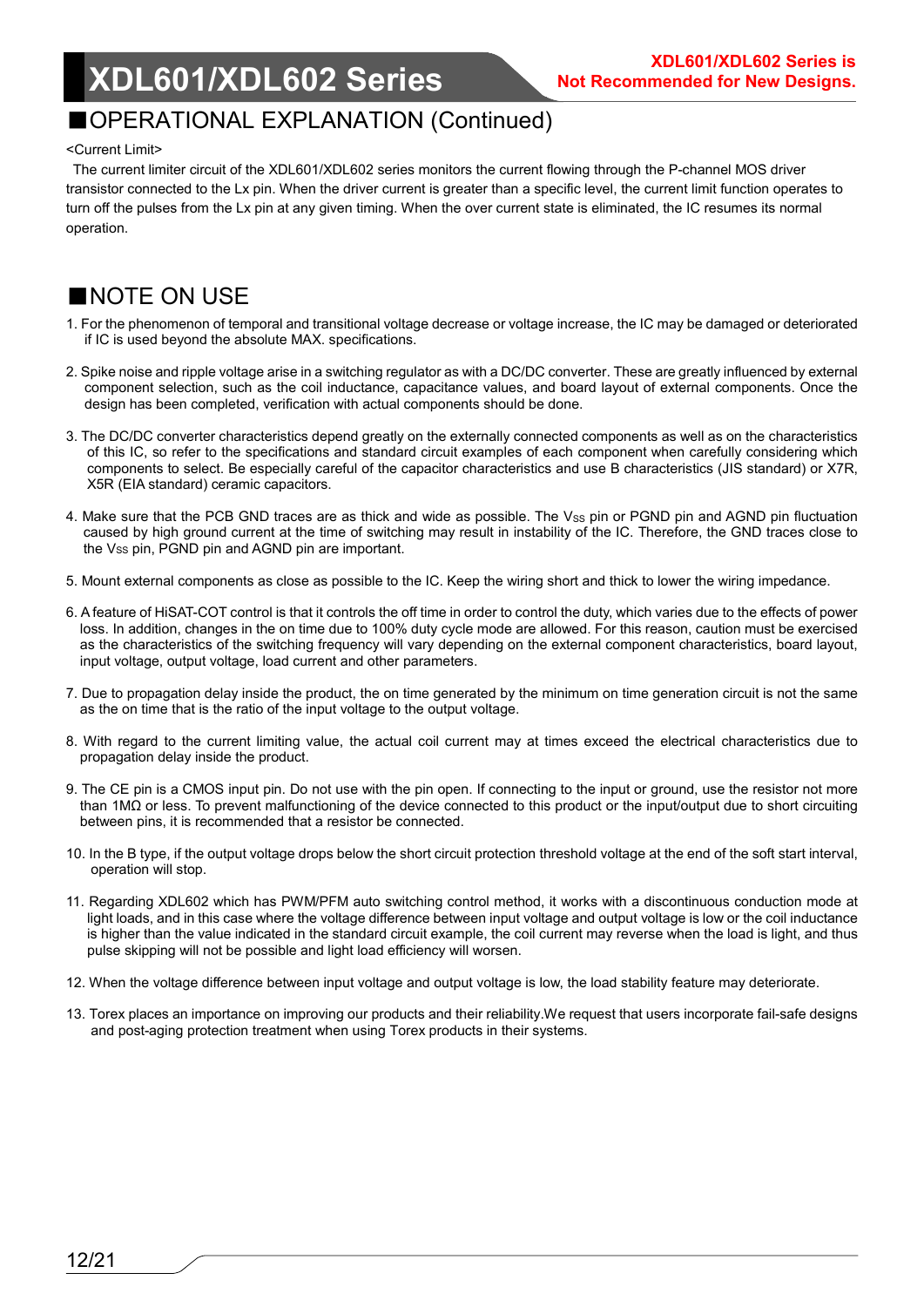### ■NOTE ON USE (Continued)

#### 14. Instructions of pattern layouts

The operation may become unstable due to noise and/or phase lag from the output current when the wire impedance is high. Please place the input capacitor( $C_{\text{IN}}$ ) and the output capacitor ( $C_{\text{L}}$ ) as close to the IC as possible.

- (1) In order to stabilize VIN voltage level, we recommend that a by-pass capacitor  $(C_{IN})$  be connected as close as possible to the  $V_{IN}$  pin, PGND pin and AGND pin.
- (2) Please mount each external component as close to the IC as possible.
- (3) Wire external components as close to the IC as possible and use thick, short connecting traces to reduce the circuit impedance.
- (4) Make sure that the GND traces are as thick as possible, as variations in ground potential caused by high ground currents at the time of switching may result in instability of the IC.
- (5) This series' internal driver transistors bring on heat because of the output current and ON resistance of P-channel and Nchannel MOS driver transistors. Please consider the countermeasures against heat if necessary.
- < Reference Pattern Layout >











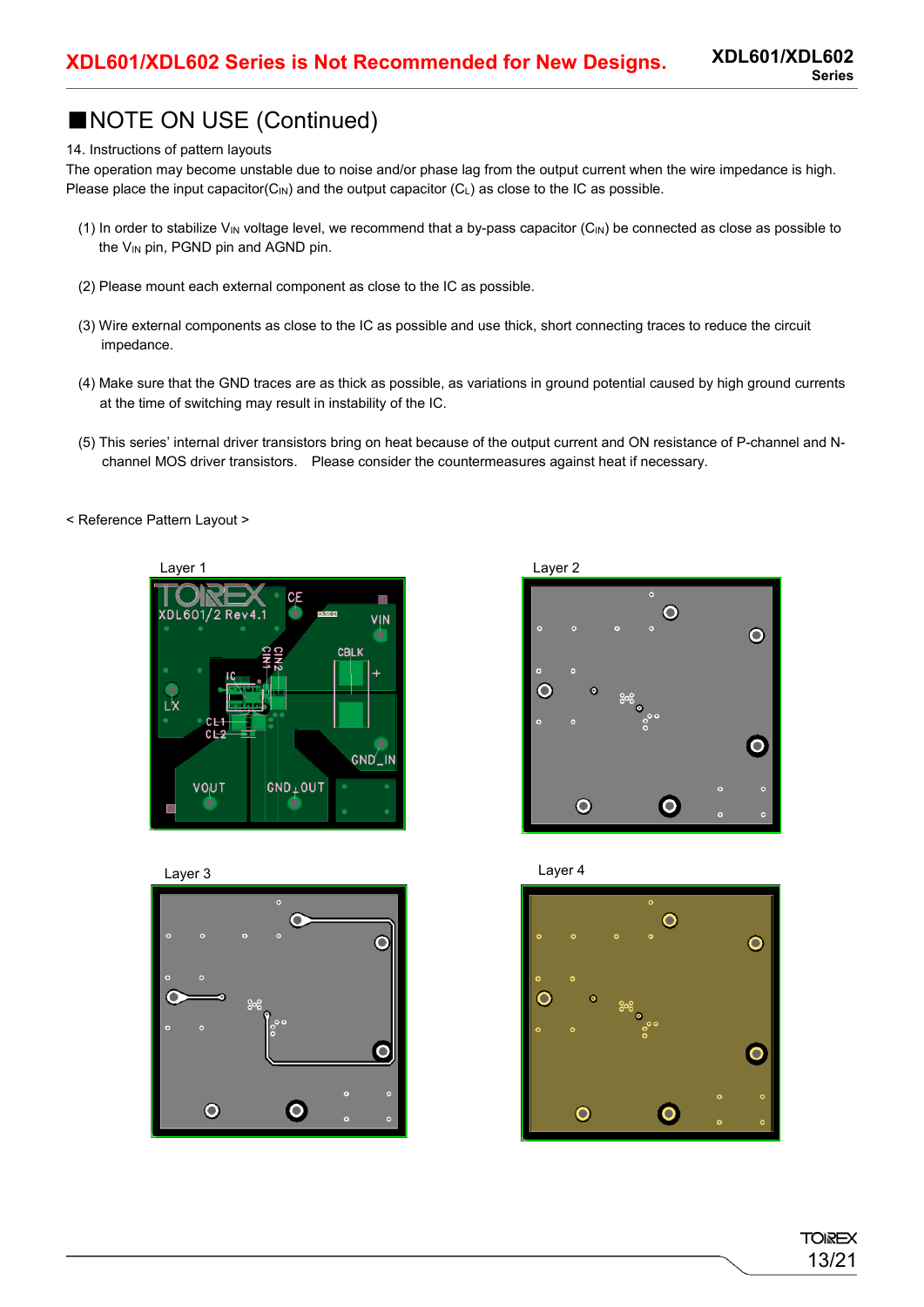### **TYPICAL PERFORMANCE CHARACTERISTICS**

#### (1) Efficiency vs. Output Current



XDL601A333 / XDL602A333 Vout=3.3V



(2) Output Voltage vs. Output Current





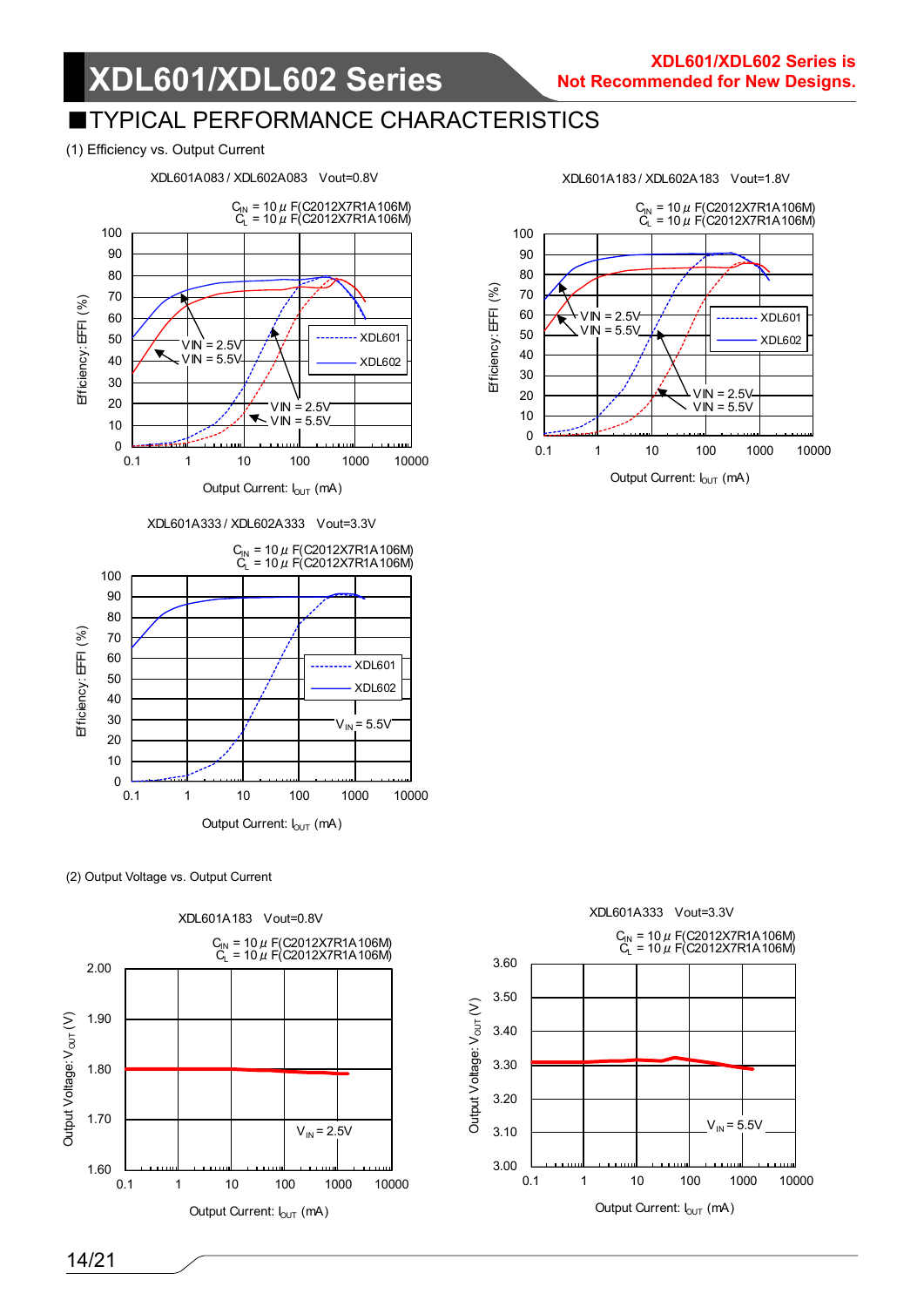### ■TYPICAL PERFORMANCE CHARACTERISTICS (Continued)

(3) Ripple Voltage vs. Output Current



(4) Output Voltage vs. Ambient Temperature (5) UVLO Voltage vs. Ambient Temperature





(6) Quiescent Current vs. Ambient Temperature









#### XDL601A083 Vout=0.8V



**TOREX** 15/21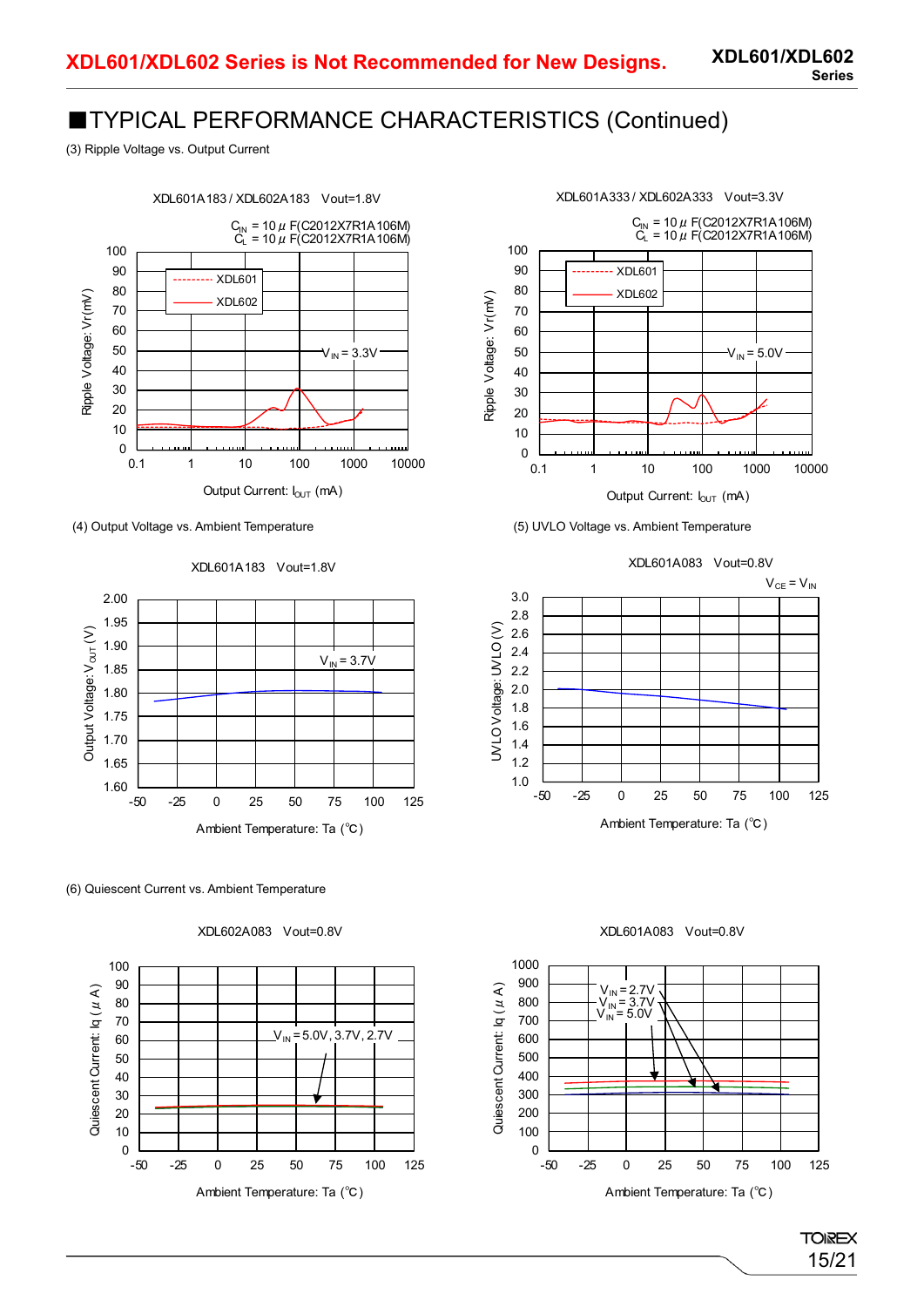### TYPICAL PERFORMANCE CHARACTERISTICS (Continued)

(7) Stand-by Current vs. Ambient Temperature (8) Oscillation Frequency vs. Ambient Temperature







XDL601A083 Vout=0.8V





(9) Pch Driver ON Resistance vs. Ambient Temperature (10) Nch Driver ON Resistance vs. Ambient Temperature

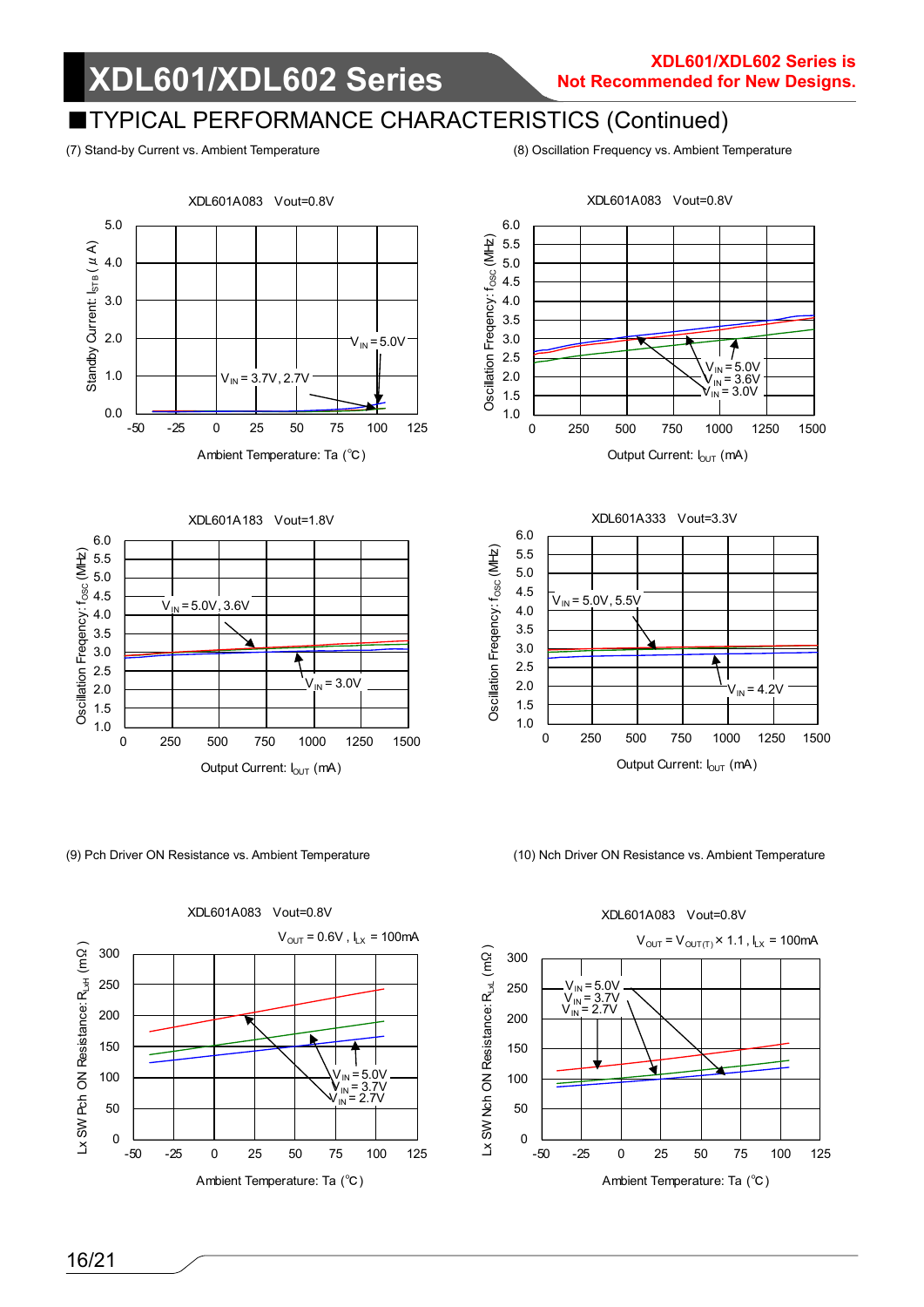### ■TYPICAL PERFORMANCE CHARACTERISTICS (Continued)

(11) Lx SW "H" Leakage Current vs. Ambient Temperature (12) Lx SW "L" Leakage Current vs. Ambient Temperature



XDL601A083 Vout=0.8V





(15) Soft-Start Time vs. Ambient Temperature (16) Current Limit vs. Ambient Temperature







1.4 1.2 CE"L" Voltage V<sub>CEL</sub>(V) CE"L" Voltage V $_{\rm CEL}$  (V) 1.0 Ξ 0.8 0.6 V<sub>IN</sub> = 5.0V<br>V<sub>IN</sub> = 3.7V<br>V<sub>IN</sub> = 2.7V 0.4 0.2 0.0 -50 -25 0 25 50 75 100 125 Ambient Temperature: Ta (℃)

XDL601A083 Vout=0.8V



XDL601A083 Vout=0.8V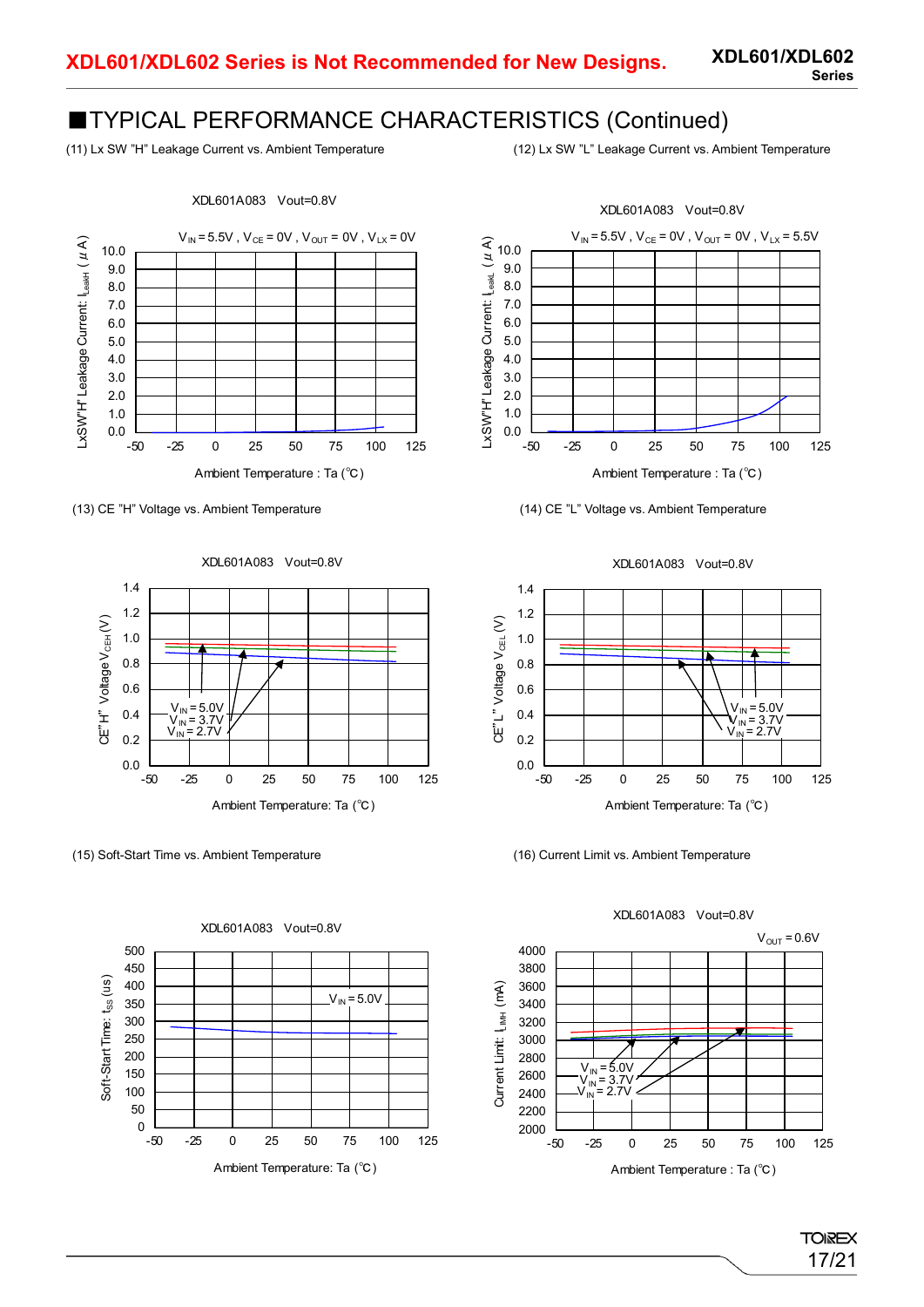### ■TYPICAL PERFORMANCE CHARACTERISTICS (Continued)

(17) CL Discharge Resistance vs. Ambient Temperature (18) Short Protection Threshold vs. Ambient



(19) Load Transient Response

#### XDL601A183

 $V_{IN}$  = 5.0V,  $V_{OUT}$  = 1.8V,  $f_{OSC}$  = 3.0MH z,  $I_{OUT}$  = 10mA  $\Rightarrow$  1.0A  $C_{\text{IN}}$  = 10μF(C2012X7R1A106M),  $C_{\text{I}}$  = 10μF(C2012X7R1A106M)  $V<sub>OUT</sub>$ : 50mV/div ,  $I<sub>OUT</sub>$ : 1A/div , Time: 50µs/div



 $V_{IN}$  = 5.0V,  $V_{OUT}$  = 3.3V, f<sub>osc</sub> = 3.0MH z,  $I_{OUT}$  = 10mA ⇒ 1.0A  $C_{\text{IN}}$  = 10μF(C2012X7R1A106),  $C_{\text{L}}$  = 10μF(C2012X7R1A106M)  $V<sub>OUT</sub>$ : 50mV/div,  $I<sub>OUT</sub>$ : 1A/div, Time: 50µs/div





### XDL602A183

 $V_{\text{IN}}$  = 5.0V,  $V_{\text{OUT}}$  = 1.8V,  $f_{\text{osc}}$  = 3.0MH z,  $I_{\text{OUT}}$  = 10mA  $\Rightarrow$  1.0A  $C_{\text{IN}}$  = 10μF(C2012X7R1A106M),  $C_{\text{I}}$  = 10μF(C2012X7R1A106M)  $V<sub>OUT</sub>$ : 50mV/div ,  $I<sub>OUT</sub>$ : 1A/div , Time: 50µs/div



 $V_{\text{IN}}$  = 5.0V,  $V_{\text{OUT}}$  = 3.3V,  $f_{\text{osc}}$  = 3.0MH z,  $I_{\text{OUT}}$  = 10mA  $\Rightarrow$  1.0A  $C_{_{IN}}$  = 10μF(C2012X7R1A106),  $C_{_{L}}$  = 10μF(C2012X7R1A106M)  $V_{\text{OUT}}:50\text{mV/div}$ ,  $I_{\text{OUT}}:1\text{A/div}$ , Time: 50µs/div

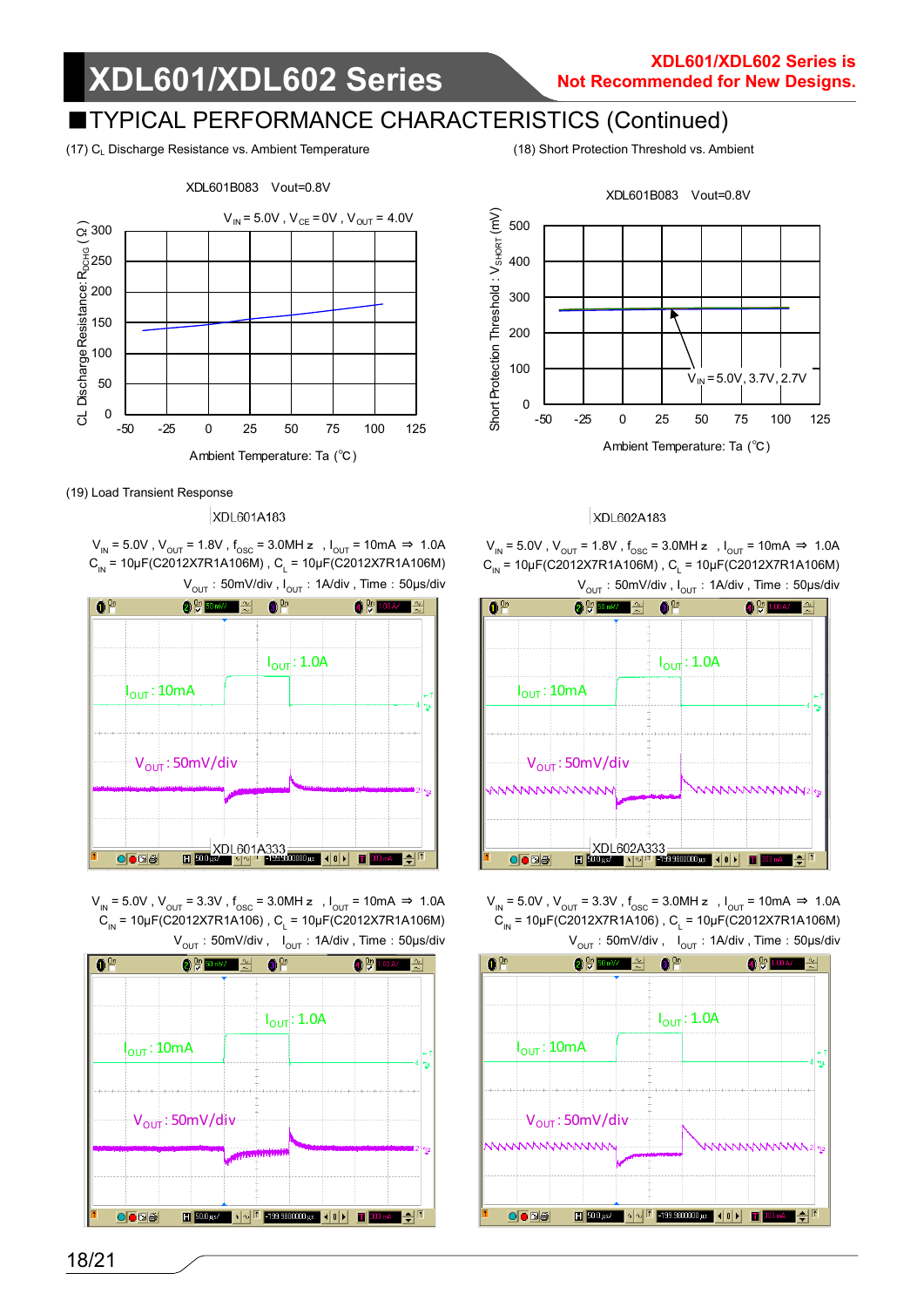### ■PACKAGING INFORMATION

For the latest package information go to, [www.torexsemi.com/technical-support/packages](https://www.torexsemi.com/technical-support/packages/)

| <b>PACKAGE</b> | OUTLINE / LAND PATTERN | THERMAL CHARACTERISTICS       |
|----------------|------------------------|-------------------------------|
| DFN3625-11B    | <b>DFN3625-11B PKG</b> | DFN3625-11B Power Dissipation |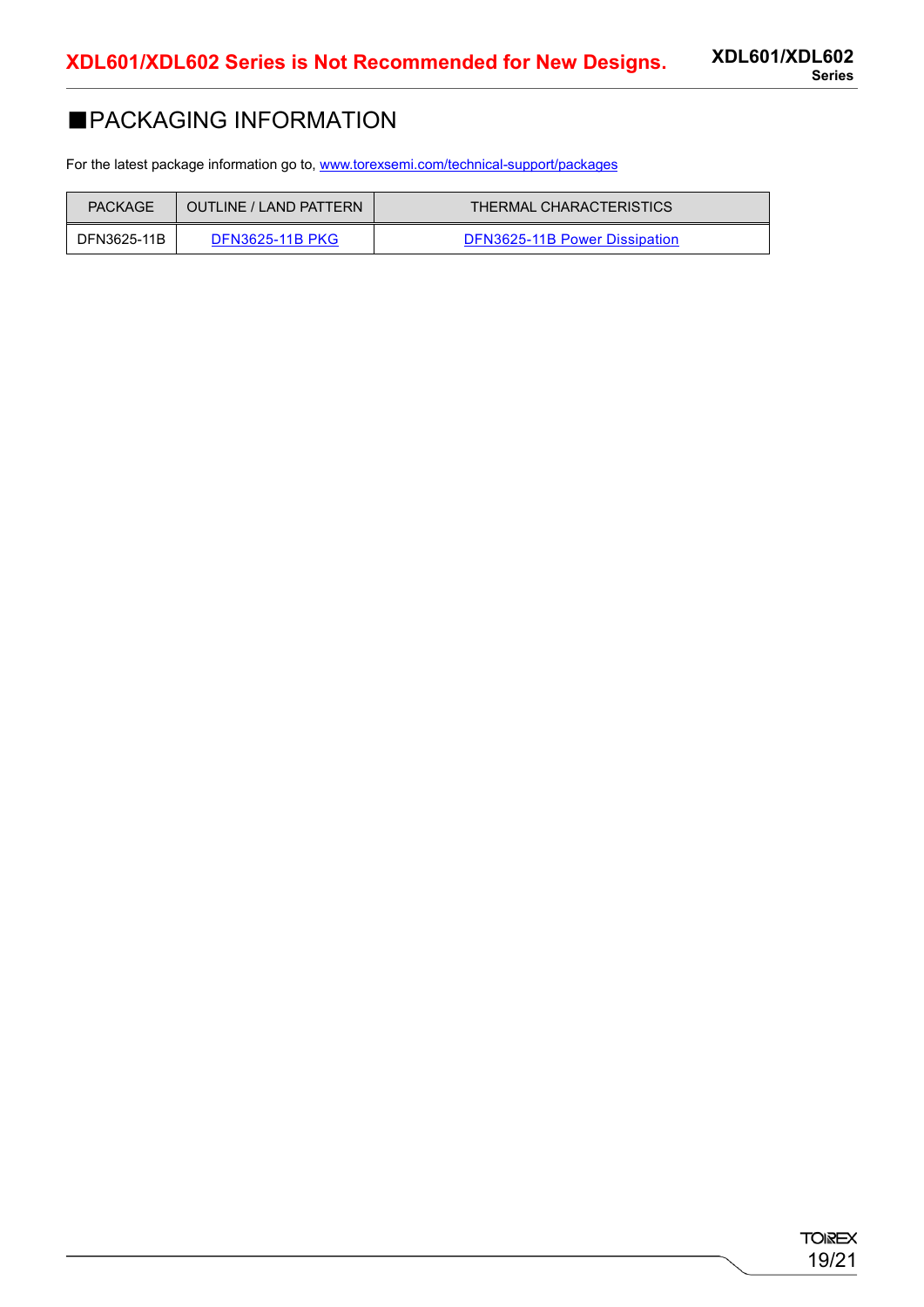### ■**MARKING RULE**

●DFN3625-11B

DFN3625-11B



(図中"TOREX"は固定)

① represents product series

| <b>MARK</b> | <b>PRODUCT SERIES</b> | Package     |
|-------------|-----------------------|-------------|
|             | XDL601****8*-Q        | DFN3625-11B |
|             | XDL602****8*-Q        | DFN3625-11B |

② represents integer of the reference voltage and product type

| <b>MARK</b> | Product<br><b>Type</b> | $V_{\text{OUT}}(V)$ | <b>PRODUCT SERIES</b> |
|-------------|------------------------|---------------------|-----------------------|
|             |                        | 0.x                 | XDL60*A0****-Q        |
| в           | А                      | 1.x                 | XDL60*A1****-Q        |
| C.          | А                      | 2.x                 | XDL60*A2****-Q        |
|             | А                      | 3.x                 | XDL60*A3****-Q        |
|             | в                      | 0.x                 | XDL60*B0*****-Q       |
|             | в                      | 1.x                 | XDL60*B1****-Q        |
| н           | в                      | 2.x                 | XDL60*B2****-Q        |
|             | R                      | 3.x                 | XDL60*B3*****-Q       |

③ represents decimal number of the output voltage

| <b>MARK</b> | $V_{\text{OUT}}(V)$ | <b>PRODUCT SERIES</b> | <b>MARK</b> | $V_{\text{OUT}}(V)$ | <b>PRODUCT SERIES</b> |
|-------------|---------------------|-----------------------|-------------|---------------------|-----------------------|
| 0           | x.0                 | XDL60***0***-Q        | A           | x.05                | XDL60***A***-Q        |
|             | x.1                 | XDL60***1***-Q        | В           | x.15                | XDL60***B***-Q        |
| 2           | x.2                 | XDL60***2***-Q        | C           | x.25                | XDL60***C***-Q        |
| 3           | x.3                 | XDL60***3***-Q        | D           | x.35                | XDL60***D***-Q        |
| 4           | x.4                 | XDL60***4***-Q        | Е           | x.45                | XDL60***E***-Q        |
| 5           | x.5                 | XDL60***5***-Q        | F           | x.55                | XDL60***F***-Q        |
| 6           | x.6                 | XDL60***6***-Q        | н           | x.65                | XDL60***H***-Q        |
|             | x.7                 | XDL60***7***-Q        | Κ           | x.75                | XDL60***K***-Q        |
| 8           | x.8                 | XDL60***8***-Q        |             | x.85                | XDL60***L***-Q        |
| 9           | x.9                 | XDL60***9***-Q        | М           | x.95                | XDL60***M***-Q        |

④,⑤ represents production lot number

01~09、0A~0Z、11~9Z、A1~A9、AA~AZ、B1~ZZ in order

(G, I, J, O, Q, W excluded\*)No Character inversion used.